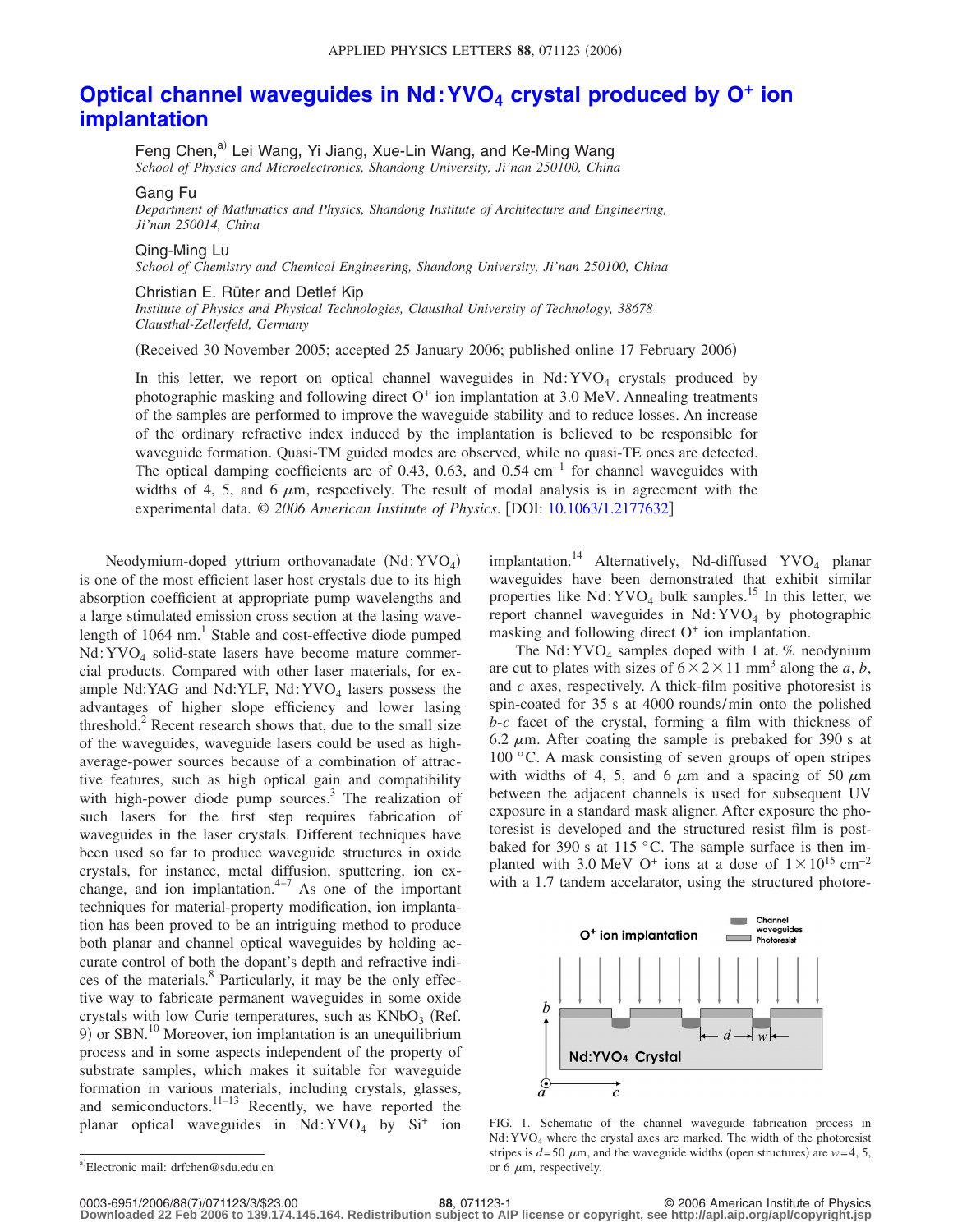

FIG. 2. Scheme of the experimental setup for end-face coupling measurement. F: filters; OS-3: 3D optical stage; OS-6: 6D optical stage; OL:  $40\times$ objective microscope lens with N.A.= 0.4; CCD: CCD camera; PC: personal computer; WS: waveguide sample.

sist as a direct implantation mask (see Fig. 1). For comparison and the determination of the obtained refractive index changes, some areas of the sample are not covered by the photoresist to allow for planar waveguide formation. By SRIM 2003 (stopping and ranges of ions in matter) simulations<sup>16</sup> the penetration depths of the  $O^+$  ions in Nd: YVO<sub>4</sub> are calculated to be about 2.2  $\mu$ m, whereas the same ions are stopped within the photoresist layer. After ion implantation the photoresist mask is removed. Finally, the end faces of the sample are polished to optical quality to allow for direct end-face coupling of light.

The implantation induces a positive change of the ordinary refractive index  $(n_o)$  in the unprotected surface of the Nd: YVO<sub>4</sub> surface:<sup>14</sup> Channel waveguides are fabricated on the sample surface with typical cross sections of  $(4-6)$  $\times$  2.2  $\mu$ m<sup>2</sup> and light propagation direction along the *a* axis of the crystal. Figure 2 shows the schematic of the experimental setup. A linearly polarized He–Ne laser with a wavelength of 632.8 nm is used to be the light source. A neutral density filter and a half-wave plate are used for control of optical power and light polarization. A  $40\times$  microscope objective lens injects the light into the waveguides, and a second  $40\times$  lens collects it from the rear facet of the crystal. The two objective lenses are located on two threedimensional (3D) optical stages, respectively. The waveguide sample is placed on a six-dimensional (6D) optical stage, which makes it both movable along the *x*, *y*, or *z* axes and rotatable within the *x*-*y*, *y*-*z*, or *z*-*x* planes. The crystal's output facet is imaged onto a CCD camera. A PC is connected to the CCD, which is used to analyze the experimental data.

To analyze the obtained index profiles we investigate the refractive index changes in the homogeneously implanted regions of planar waveguides. We perform a simulation of the 3.0 MeV  $O^+$  ion implantation into Nd: YVO<sub>4</sub> using the computer code SRIM 2003. <sup>16</sup> The calculated average projected range of the O<sup>+</sup> ions in the crystal is  $\sim$ 2  $\mu$ m with a longitudinal straggle of 0.2  $\mu$ m. In a planar waveguide configuration, ion implantation into  $Nd:YVO<sub>4</sub>$  generates, for  $n<sub>o</sub>$ , an

TABLE I. Ordinary refractive index changes of  $Nd:YVO<sub>4</sub>$  induced by 3.0 MeV O<sup>+</sup> ion implantation at dose of  $1 \times 10^{15}$  cm<sup>-2</sup> under condition: (A) as-implanted, after annealing; (B) at 260 °C for 30 min; (C) at 260 °C for 150 min; and (D) at 260 °C for 150 min+360 °C for 120 min.

|              | Waveguide index $(n_{\rm w0})$ | Barrier index $(n_{\text{bar}})$ | Substrate index $(n_{sub})$ |
|--------------|--------------------------------|----------------------------------|-----------------------------|
| А            | 2.1035                         | 1.9872                           | 1.9933                      |
| B            | 2.0802                         | 1.9902                           | 1.9933                      |
| $\mathsf{C}$ | 2.0799                         | 1.9903                           | 1.9933                      |
| D            | 1.9950                         | 1.9913                           | 1.9933                      |



FIG. 3. Near-field intensity distribution of quasi-TM modes measured at the output facet of channel waveguides: (a)  $TM_{00}$ ; (b)  $TM_{10}$  of 4  $\mu$ m wide; (c) TM<sub>20</sub> of 5  $\mu$ m wide; (d) TM<sub>11</sub> of 6  $\mu$ m wide channels after annealing at 260 °C for 30 min, and (e) TM<sub>00</sub> of 4  $\mu$ m wide waveguide after annealing at 260 °C for 150 min+ 360 °C for 120 min.

index-increased well in the guided region while an indexdecreased barrier at the end of the ion track appears. Table I shows the ordinary index changes of  $Nd:YVO<sub>4</sub>$  induced by 3.0 MeV O<sup>+</sup> ion implantation at the dose of  $1 \times 10^{15}$  cm<sup>-2</sup> before and after annealing treatment obtained by mode spectroscopy.<sup>14</sup> As one can see, alternating the annealing conditions could make the refractive index change further, which offers the possibility to control the waveguide modal property.

Figure 3 depicts the near-field intensity distribution of the transverse magnetic (TM) mode from the output facet of the channel waveguides formed by the  $O<sup>+</sup>$  ion implantation after annealing at 260 °C for 30 min: (a) and (b)  $TM_{00}$ , TM<sub>10</sub> for a 4  $\mu$ m wide; (c) TM<sub>20</sub> for a 5  $\mu$ m wide; and (d) TM<sub>11</sub> for a 6  $\mu$ m wide channel. Because of the large refractive index increase  $(\Delta n_o \sim 0.1)$  induced by the implantation, the formed channels are multimode waveguides. Further annealing treatment at 260 °C for 120 min changes almost nothing of  $n<sub>o</sub>$ , which means the waveguides are quite stable at 260 °C. While annealing further at 360 °C for 120 min, the refractive index of the guided region considerably decreases, resulting in single-mode waveguide formation; see Fig. 3(e) for TM<sub>00</sub> mode of a 4  $\mu$ m wide single waveguide. Similar results are obtained for the 5 and 6  $\mu$ m wide waveguides. On the other hand, when the input light polarization direction is chosen to excite transverse electric (TE) polarized modes of the waveguides, no such modes are ob-



FIG. 4. Schematic plot of the assumed transverse refractive index profile of the Nd: YVO<sub>4</sub> channel waveguides with refractive indices  $n_{\text{wg}}, n_{\text{sub}}, n_{\text{air}}$ , and  $n_{\text{bar}}$ , channel widths  $w = (4-6) \mu \text{m}$ , and channel depth of 2.2  $\mu \text{m}$ .

**Downloaded 22 Feb 2006 to 139.174.145.164. Redistribution subject to AIP license or copyright, see http://apl.aip.org/apl/copyright.jsp**